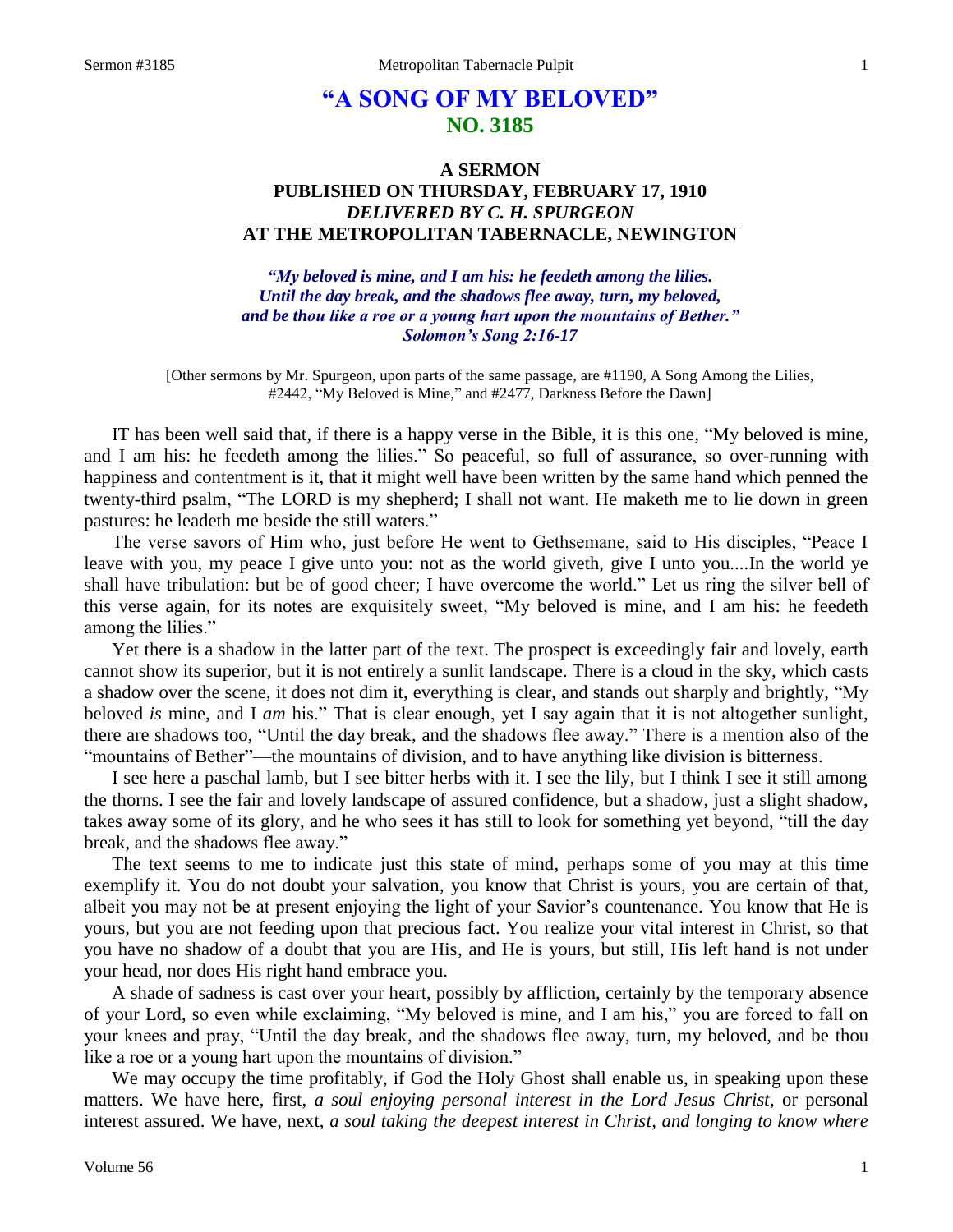*He is,* or the deepest interest evinced, and then we have *a soul anxiously desiring present communion with Christ,* or visible fellowship, conscious communion sought after.

**I.** We have here, first, PERSONAL INTEREST IN THE LORD JESUS CHRIST ASSURED.

I do not mean to try to preach tonight, I should like my text to preach, and the way in which I should like it to preach would be to see how far we can get hold of it, how we can take it word by word, and drink it in, come to each word as to a well, and sit down on the brink, and drink a refreshing draught, come to each word as to a palm tree, and eat of the fruit thereof.

The text begins with the words, "my beloved." Come, soul, can you venture to call Christ your Beloved? Certainly He should be beloved by you, for what has He not done for you? Favors rich and rare have been the gifts of His hand, gifts purchased by His own most precious blood. If you do not love Him, my heart, you are a most ungrateful thing indeed.

Deceitful, rotten, loathsome above all things, and desperately wicked art thou, O my heart, if, Jesus being your Savior, you do not love Him. He ought to be beloved by the most of you here, for you profess to have been redeemed by His blood, and adopted into the family of God through Him. You professed, when you were baptized, to be dead with Him, and when you come to this communion table tonight, you will profess that He is your meat and your drink, your life, your soul's stay and comfort, so, if *you* do not love Him, what shall I say to you? I will let you say it to yourselves—

> *"A very wretch, Lord! I should prove, Had I no love for Thee: Rather than not my Savior love, Oh may I cease to be!"*

"My beloved." He ought to be so, and He has been so. There was a time when you and I did not love Him, but that time is over now. We recollect the happy moment when first, by faith, we saw His face, and heard Him say, "I have loved thee with an everlasting love." Oh, the happiness of the day of conversion! You have not forgotten it. How alive and zealous some of you were then! In those first months when you were brought into the house of mercy, and were washed and clothed, and had all your wants supplied out of the fullness that is treasured up in Christ Jesus, you did indeed love Him. You were not hypocrites, were you? And you used to sing with such force of voice as well as of heart—

> *"Jesus, I love Thy charming name, 'Tis music to mine ear; Fain would I sound it out so loud That earth and heaven should hear."*

Yes, we did love Him, but we cannot stop at that, we *do* love Him. With all our faults, and imperfections, and frailties, the Lord, who knoweth all things, knows that we do love Him. Sometimes, brethren, it is not easy to know whether you do love Christ, or not. I have heard many remarks about the hymn containing that line—

### *"Do I love the Lord, or no?"*

but I believe that every honest Christian sometimes asks that question, and I think one good way of getting it answered is to go and hear a faithful minister. Last Sabbath morning, I sat and listened to a very simple-minded preacher in a Wesleyan chapel, he was a most unsound Wesleyan, but a thoroughly sound Calvinistic brother, and when he began to preach about the love of Jesus Christ, the tears streamed down my cheeks. I could not help letting them fall upon the sanded floor as I sat there, and I thought to myself, "Well, now, I *do* love the Savior."

I had thought that perhaps I did not, but when I heard of Him, and the preacher began to play upon my heartstrings, the music came, when I did but have Christ set before me, that woke up my soul, if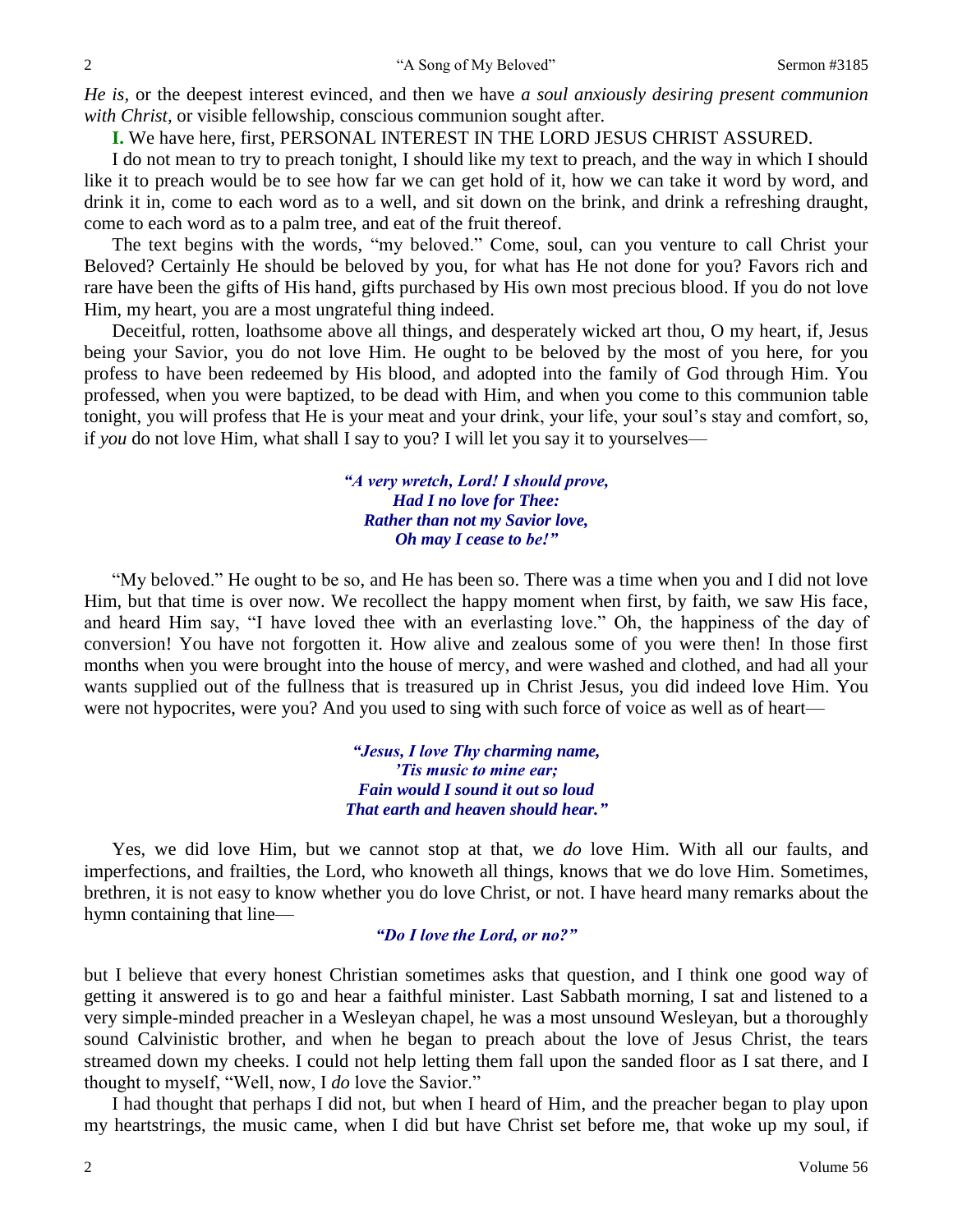indeed it had been asleep before. When I heard of Him, though only in broken accents, I could not but feel that I did love Him, and love Him better than life itself. I trust that it is true of many here that Christ is our "beloved."

But the text says, not only "beloved," but *"my* beloved is mine," as if the spouse took Him all to herself. It is the nature of love, you know, to monopolize. There is a remarkable passage in the third chapter of the prophecy of Hosea, which I need not quote except in outline, where the prophet is bidden to take one who had been unclean and unchaste, and to say to her, "Thou shalt be for me, so will I also be for thee." This was meant to be typical of what Christ does unto His church.

Our love goes gadding abroad unto twenty objects until Christ comes, and then He says, "Thou silly thing, now you shall fly abroad no more. Come, thou dove, I will give thee a new heart, and my wounds shall be thy dovecot, and thou shall never wander away again. I will be altogether thine, and thou shalt be altogether mine; there shall be a monopoly between us; I will be married to thee, and thou shalt be married to me. There shall be inter-communion between us. I will be thine, thou wandering sinner, as thy Husband, and thou shalt be mine."

Every heart that has been subdued by sovereign grace takes Jesus Christ to be the chief object of its love. We love our children, we love all our dear ones, God forbid that we should ever fail to love them, but over and above them all we must love our Lord. There is not one among us, I think, who would make it a matter of question about which we would sooner part with, it would be a melancholy experience to have to follow the partner of one's bosom to the grave, but if it were a choice between wife and Savior, we could not deliberate for a moment.

And as for the children of our love, whom we hope to see springing up to manhood and womanhood, it would be a sorry blow to us to have them laid low, but it would not take us a second to decide whether we should lose our Isaacs or lose our Jesus. Nay, we should not feel that they were lost if God took them from us, but we could not afford to think for a single instant of losing Him who is our everlasting all in all.

The Christian, then, makes Christ his Beloved beyond all besides. Let other people love what they will, but as for him, he loves his Savior. He stands at the foot of the cross and says, "This once-accursed tree is now the blessed bulwark of my confidence." He looks up to the Savior and he says, "Many see no beauty in him that they should desire him, but to me he is the chief among ten thousand, and the altogether lovely."

Let the scholar take his classics, let the warrior take his weapons of war, let the lover take his tender words and his amatory lyrics, but as for the Christian, he takes the Savior, he takes the Lord Jesus, to be to him Alpha and Omega, the beginning, the end, the midst, the all in all, and in Him he finds his soul's solace.

Some people have thought that there is a tautology in the text when it says, "My beloved *is mine."* Why, of course, if He is my Beloved, He is mine, what need is there to say that? Well, those who are acquainted with the Christian's experience know that all believers are subject to many doubts and fears, and that they feel that they cannot make their assurance too sure, so they like to double their expressions of assurance when they can, so each of them says, "My beloved is mine." There is no tautology, the speaker is only giving two strokes of the hammer to drive the nail home. It is put so that there can be no mistake about it, so that the spouse means what she is saying, and intends others to also understand it, "My beloved is mine."

But I think it may mean more than that, because we may love a thing, and yet it may not be our own. A man may call money his beloved, yet he may never get it, he may pursue it, but not be able to reach it. The lover of learning may court the love he covets in all the academies of the world, yet he may not be able to win the attainment of his desires. Men may love, and on their dying beds may have to confess that their beloved is not theirs, but every Christian has that upon which his heart is set. He has Christ, he loves Him, and possesses Him too.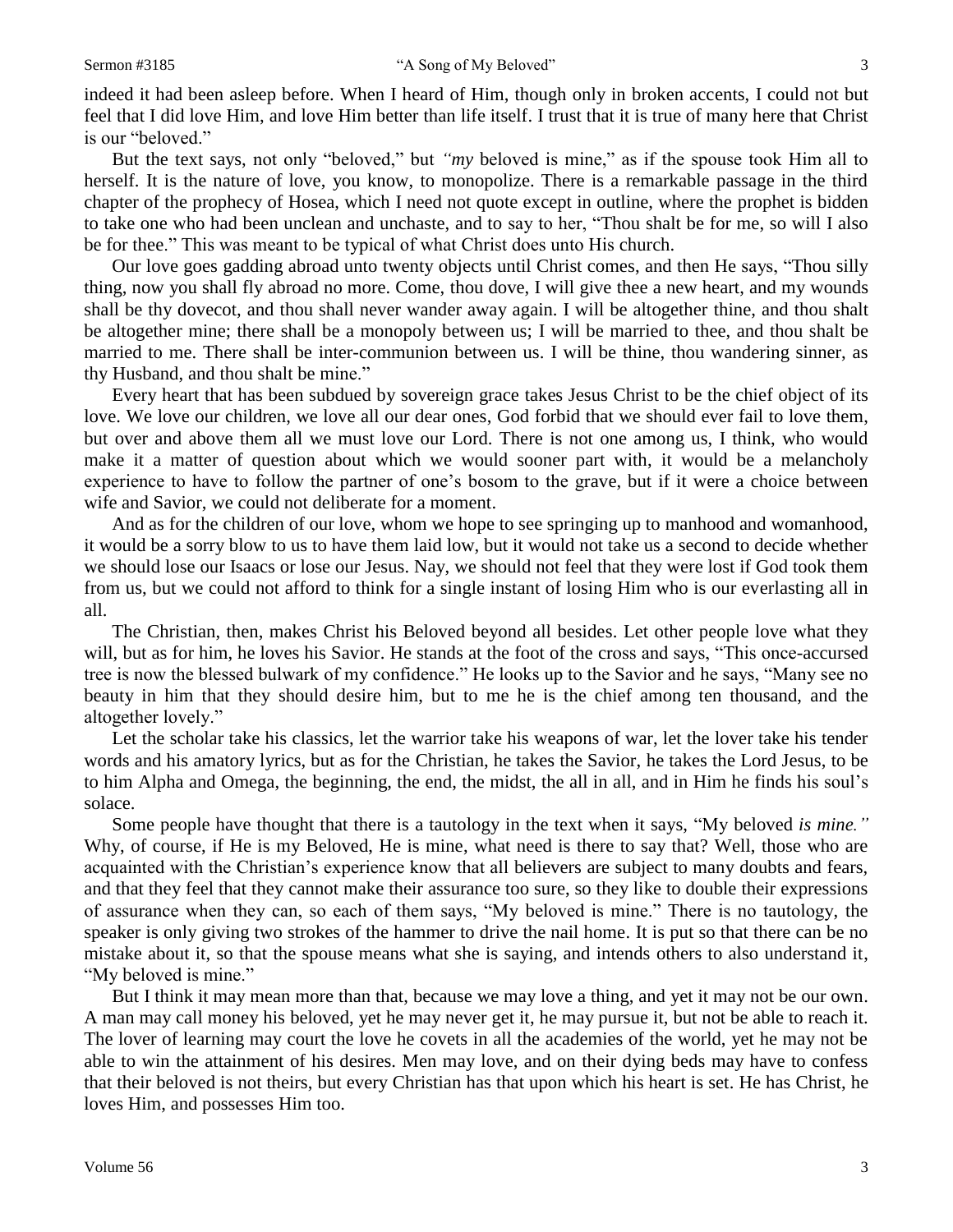Besides, dear friends, you know that there is a time when men are not able to say that their beloved is theirs. He who has been most wealthy or most wise can take neither his wealth nor his wisdom with him to the tomb, and when the sinner who died, and was buried, wakes up in another world, Croesus will be as poor as Lazarus, and the wisest man without Christ will find himself devoid of all wisdom when he wakes up in the day of resurrection. They may stretch out their hands, but they will only clutch emptiness, and have to cry, "Our Beloved is not ours."

But when we shall wake up in the image of Christ, and shall see Him—whether we shall fall asleep or whether we shall be changed, in either case we shall be present with Him—then shall each believer say, "Yes, He is mine, still mine. I have Him, truly have Him, 'My beloved is mine.'" I am inclined to think that if a man can truly say this, he can say the grandest thing that ever man said, "My beloved is mine."

"Look," says the rich man, "do you see far away beyond those stately oaks, yonder? Do you see as far as that church spire? Well, as far as ever you can see, that is all mine." "Ah!" says Death, as he lays his bony hand upon the man, "Six feet of earth, *that* is yours." "Look," says the scholar, as he points to the volumes on his shelves, "I have searched through all these, and all the learning that is there is mine." "Ah!" says Death, again, as he smites him with his cold hand, "who can tell the difference between the skull of the learned and the skull of the ignorant when the worm has emptied them both?"

But the Christian man, when he can point upwards and say, "I love my Savior," has a possession which is surely his forever. Death may come, and will come, even to him, but all that Death can do is open the door to admit the Christian into still fuller enjoyment of that which was already his. "My beloved is mine," so although I may have but little, I will be satisfied with it, and though I may be so poor that the world will pass me by, and never notice me, yet I will live quite content in the humblest possible obscurity because "my beloved is mine," and He is more than all the world to me. "Whom have I in heaven but thee? and there is none upon earth that I desire beside thee."

Now I want to stop and see whether we have really got as far as this. How many of us have said, "My beloved is mine"? I am afraid there may be some poor Christian here who says, "Ah! I cannot say that." Now, my dear hearer, I will ask you a question—Do you cling to Christ? Is He your only hope? If so, then He is yours. When the tide goes down, have you ever seen the limpets clinging to the rocks, or holding fast, perhaps, to the pier?

Now, is that what your faith does with Christ? Do you cling to Him? Is He all your trust? Do you rest on Him? Well then, if you do, you do not need any other mark or sign, that one is quite enough, if you are clinging to Christ, then Christ is yours. She who did but touch the hem of His garment received the virtue which came out of Him. If you can cling to Him, and putting away every other confidence, and renouncing all other trust, can say, "Yes, if I perish, I will cling to Christ alone," then do not let a single doubt come in to take away the comfort of your soul, for your Beloved is yours.

Or perhaps, to put it another way, I may ask you—Do you love Jesus? Does His name wake up the echoes of your heart? See the little child in its mother's arms. You want to take it for a little while, but no, it will not come away from its mother, and if you still want to take it, it puts its little arms around its mother's neck, and clings there. You could pull it away, perhaps, but you have not the heart to do so. It clings to its mother, and that is the evidence to you that she is its mother.

Do you cling to Christ in that way? And though you feel that the devil would pull you away from Christ if he could, do you still cling to Him as best you can? Do you remember what John Bunyan said about the prisoner whom Mr. Great-heart rescued from Giant Slay-good's clutches? Mr. Feeble-mind said, "When he had got me into his den, since I went not with him willingly, I believed I should come out alive again."

Is that the case with you? Are you willing to have Christ if you can have Him? Are you unwilling to give Him up? Then you shall never give Him up, He is yours. Do not think that Christ wants a high degree of faith to establish a union between Himself and a sinner, for a grain of mustard seed of faith is sufficient for salvation, though certainly not for the highest degree of comfort. If you can but trust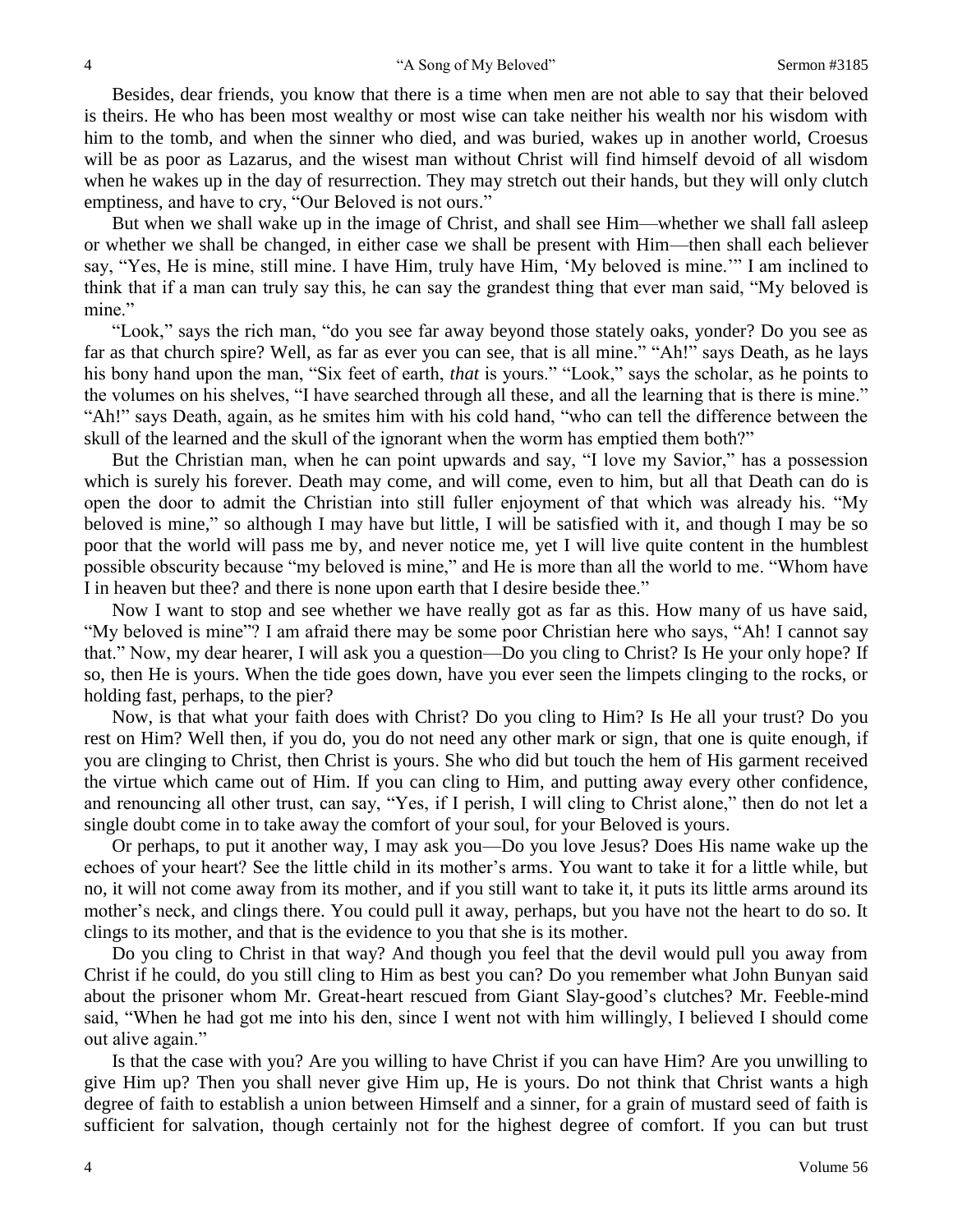Christ, and love Christ, then let not Satan stop you from saying, in the words of the text, "My beloved is mine."

Well, we have got so far, but we must remember the next words, *"I am his."* Now this is true of every Christian. I am His by Christ having made me His. I am His by choice, He elected me. I am His by His Father's gift, God gave me to Him. I am His by purchase, He bought me with His blood. I am His by power, for His Spirit has won me. I am His by my own dedication, for I have vowed myself unto Him. I am His by profession, for I have joined with His people. I am His now by my own deliberate choice of Him, moved by His grace to choose Him. Every Christian here knows that this is true, Christ is yours, and you are Christ's. You are the sheep of His pasture. You are the partners of His love. You are members of His body. You are branches of His stem. You belong to Him.

But there are some persons who get at a more practical meaning of this sentence, "I am his," than others do. You know that in the Church of Rome, they have certain orders of men and women who devote themselves to various benevolent, charitable, or superstitious works, and who come to be especially considered the servants of the Lord Jesus.

Now, we have never admired this form of brotherhoods and sisterhoods, but the spirit of the thing is just that which ought to enter into the heart of every Christian man and woman. You members of Christian churches, if you are what you ought to be, are wholly consecrated to the Savior. "Pure religion and undefiled before God and the Father" should be practiced by the whole church of Christ, not merely by certain "orders" and then to be called "religious." Every Christian woman is "a sister of mercy." We hear of men who belong to the order of Passionists, but every believing man ought to be of the order of Passionists, moved by the passion of the Savior to consecrate himself to the Savior's work.

"I am his." I would like to have you take this for your motto, you professed Christians, if you can honestly do so. When you wake in the morning, breathe a short prayer while you are dressing, and before bowing the knee, feeling, "I am Christ's, and the first thing when I wake must be a word with Him and for Him."

When you go abroad into the world, I want you to feel that you cannot trade as other men trade, that you cannot imitate their tricks and sharp practices because something whispers within your heart, "I am His! I am His! I am different from other men. They may do what they will, for their judgment is yet to come, but I am different from them, for I am Christ's." I wish all Christians felt that the life they live is given to them that they may glorify Christ by it.

Oh, if the wealth that is in the Christian church were but devoted to God's cause, there would never be any lack of the means of sustaining missions, or of building houses of prayer in the dark localities of London. If some rich men gave to the cause of Christ as some poor men and women that I know of do, there would never be any lack in the treasury.

I have sometimes rejoiced over some of you, I have had to bless God that I have seen in this church apostolic piety. I have known men and women who, out of their little, have given almost all that they had, and whose one objective in life has been to spend and be spent for Christ, and I have rejoiced over them. But there are others of you who have not given a tithe, nay, not a fiftieth part of what you have, to the cause of Christ, yet, perhaps, you stand up and sing—

#### *"I love my God with zeal so great That I could give Him all."*

Stop that! Do not sing lies, for you know very well that you would not give Him all, and do not give Him all, and you also know very well that you would think it the most absurd thing in all the world if you were to give Him all, or even to dream of doing so. Oh, for more consecration! We are, most of us, up to our ankles in our religion, very few of us are up to our knees, but oh, for the man that swims in it, who has got off the earth altogether, and now swims in consecration, living wholly unto Him who loved him, and gave Himself for him!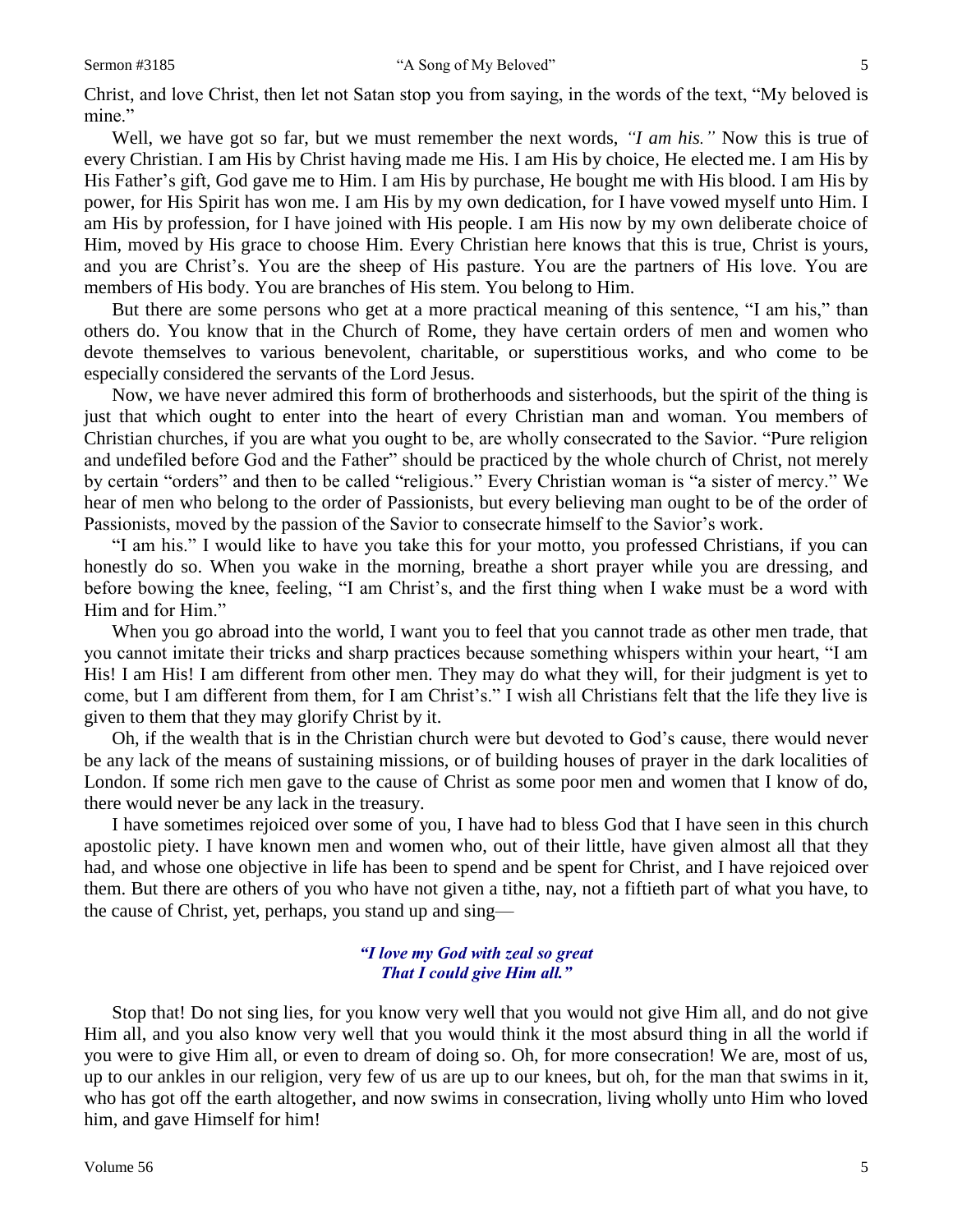I am afraid I shall have to stop here, and ask the question, without getting any answer to it—How far can we get toward this second sentence, "My beloved is mine, and I am his"? Do you feel as if you could not say that? Do you feel that you must not say it? Then let this be your prayer, "Lord, if I have not yet done all that I can do, if there is anything left which I might have done for You, and which I have not done, give me grace that I may do all I can for You, and give all I can to You!" There ought not to be an unconsecrated hair on a Christian's head, nor an unconsecrated drop of blood in his veins. Christ gave Himself wholly for us, He deserves that we should give ourselves wholly to Him.

Where reserve begins, there Satan's dominion begins, for what is not Christ's is the property of the flesh, and the property of the flesh is the property of Satan. Oh, may the spiritual consecration be so perfect in each one of us that, if we live, we may live unto Christ, or if we die, it may still be unto Him! I hope, though we may have to make many grave confessions that we can still say, "My beloved is mine, and I am his."

If He stood here at this moment, if we could just clear a space, and on a sudden He should come, and stand in our midst, with His wounds still visible, it would be so sweet to be able then to say, "My beloved is mine, and I am his." But I am afraid that in His presence, we would have to say, "Jesus, forgive us, we are Yours, but we have not acted as if we were, we have stolen from You what was Your purchase, and what You have the right to keep, from this day may we bear in our body the marks of the Lord Jesus, and may we be wholly Yours!"

**II.** I cannot say much upon the second part of the subject, for our time is already nearly gone. THE SOUL, BEING ASSURED OF ITS PERSONAL INTEREST IN CHRIST, LONGS TO KNOW WHERE HE IS.

"Where is He?" asks the soul, and the answer comes from the text, "He feedeth among the lilies." The worldling cares not where Christ is, but that is the Christian's one subject of thought.

#### *"Where He is gone I fain would know That I might seek and find Him too."*

Jesus is gone, then, among the lilies, among those snow white saints who bloom in the garden of heaven, those golden lilies that are round about the throne. He is there in—

#### *"Jerusalem the golden With milk and honey blest;"*

and it makes us long to be there, that we may feed with Him among the lilies. But still, there are many of His lilies here below, those virgin souls who—

#### *"Wheresoe'er the Lamb doth lead, From His footsteps never depart."*

If we would find Christ, we must get into communion with His people,, we must come to the ordinances with His saints, for though He does not feed *on* the lilies, He feedeth *among* them, and there, perhaps, we may meet with Him. You are here tonight, dear friends, many of you members of this church, and some of you members of other churches, and you have come to the place where Christ feeds His flock. Now that He feeds among the lilies, look out for Him.

At the communion table, do not merely partake of the elements, but look out for Him. Look through the bread and the wine to His flesh and blood of which they are the symbols. Care not for my poor words, but for Him, and as to anything else of which you have been thinking, get beyond that unto Him. "He feedeth among the lilies," so do you look for Him where His saints gather in His name.

If you would meet with Him, look, too, in the blessed lily beds of Scripture. Each book of the Bible seems to be full of lilies, yet you must never be satisfied merely with Scripture, but must get to the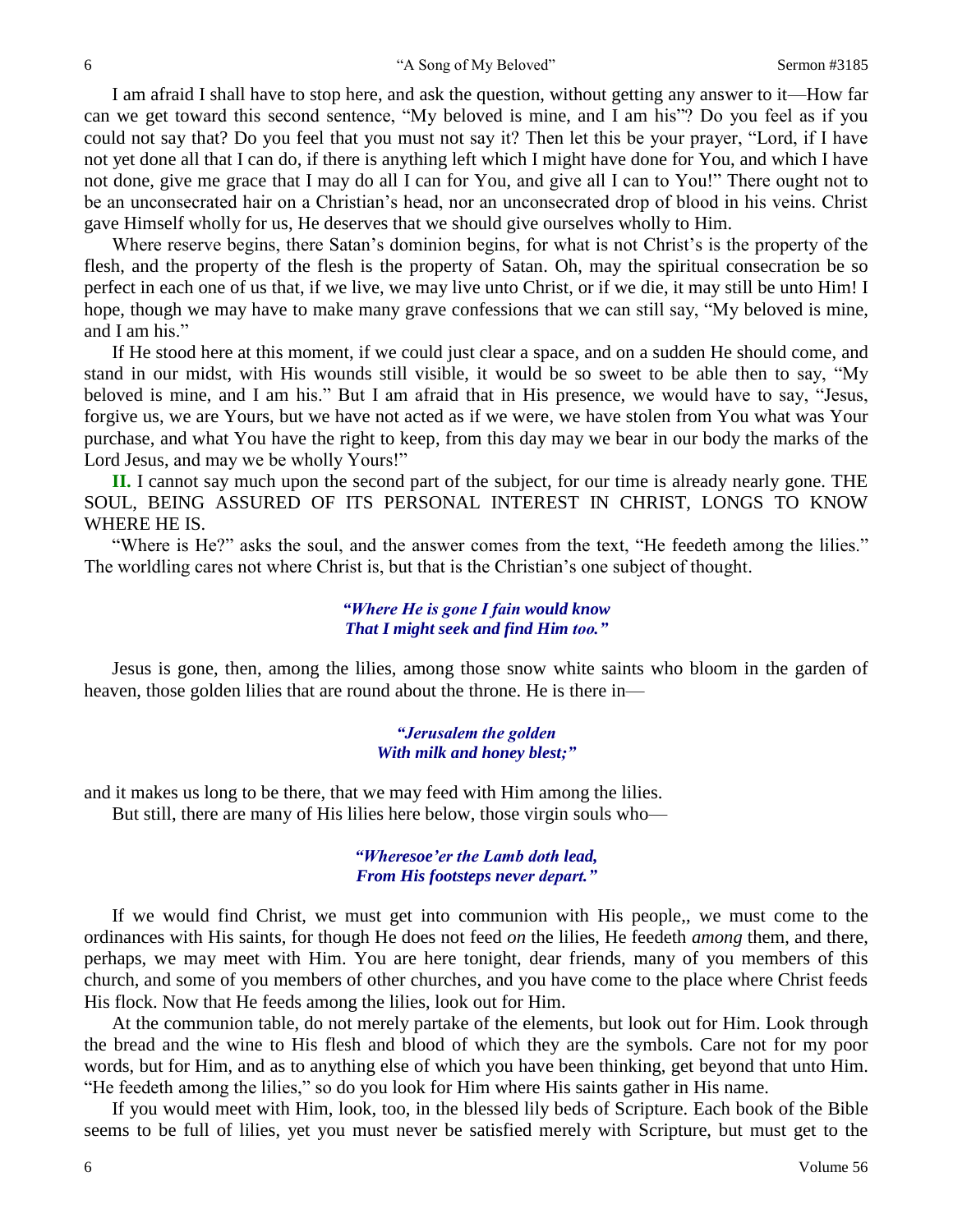Christ of Scripture, *the* Word of God, the sum and substance of the revelation of the Most High. "He feedeth among the lilies." That is where He is to be found. Lord Jesus, come and feed us among the lilies tonight, come and feed our hungry souls, and we will bless Your holy name!

**III.** I must leave that part of the subject unfinished because I want to speak of THE SOUL, ASSURED OF CHRIST'S LOVE, DESIRING HIS CONSCIOUS PRESENCE, "Until the day break, and the shadows flee away, turn, my beloved, and be thou like a roe or a young hart upon the mountains of Bether."

You observe that the soul speaks here of the day breaking. All of us who love the Lord have to look for a daybreak, but the sinner has a night to come. Sinner, this is your day, and when you die, that will be your long and awful night, unbroken by a single star of hope. But Christian, this is your night, the darkest period that you will ever have, but your day will break. Yes, the Lord will come in His glory, or else you shall sleep in Him, and then your day shall break. When the resurrection trumpet shall sound, the day of the Lord will be darkness and not light to the sinner, but to you it will be an everlasting daybreak. Perhaps at the present moment your life is wrapped in shadows. You are poor, and poverty casts a shadow. You have a sick one at home, or perhaps you are sickly in body, that is a shadow to you. And the recollection of your sin is another shadow, but when the day breaks, the shadows will flee away. No poverty then, no sin then, which is better still, and—

#### *"No groans to mingle with the songs Which warble from immortal tongues."*

Brethren, it is so sweet to know that our best things are on ahead. O sinner, you are leaving your best things behind, and you are going to your worst things, but the Christian is going to his best things. His turn is coming, He will have the best of it ere long, for the shadows will flee away. No longer shall he be vexed, and grieved, and troubled, but he shall be eternally in the light, for the shadows *shall* flee away.

While the shadows last, you perceive that the soul asks Jesus Christ to turn, as though He had withdrawn His face from her. She says, "Hast Thou turned away from me, my Master? Then, turn to me again. Have I grieved and vexed You by growing worldly, carnal, careless, reckless? Then turn to me, my Lord. Have You been angry with me? Oh, love me! Have You not said that Your anger may endure for a moment, but that Your love is everlasting? In a little wrath You have hidden Your face from me, but oh, now turn unto me!"

You know that the proper state for a Christian to be in is not a state in which Christ turns away His smiling face, but the state in which Christ's love is beaming full in His face. I know that some of you think it is best for you to be in the shade, but beloved, do not think so. You need not have shadows forever, you may have the presence of Christ even now to rejoice in, and I would have you ambitious to get two heavens—a heaven below and a heaven above, Christ here, and then Christ there, Christ here making you as glad as your heart can be, and the Christ forever filling you with all the fullness of God. May we seek after that double blessing, and may we get it!

Then the soul says, "Turn, my beloved, and be thou like a roe or a young hart upon the mountains of Bether." Dr. Thomson, who wrote *The Land and the Book,* tells us that he thinks he knows the mountains of Bether. It matters little whether he does or does not, but he has seen the roes and the harts skipping over the precipices. Certainly, those wild creatures that are accustomed to craggy rocks, will go where human footsteps would not dare to follow.

And such is the love of Jesus Christ. Our love is easily turned aside, if we are badly treated, we soon forget those who seemed to be so fond of us, but Christ is like a roe or a young hart, and He skips over the mountains of our sins, and all the dividing mountains of our unbelief and ingratitude which might keep Him away. Like a young hart, He skips over them as though they were nothing at all, and so hastes to have communion with us.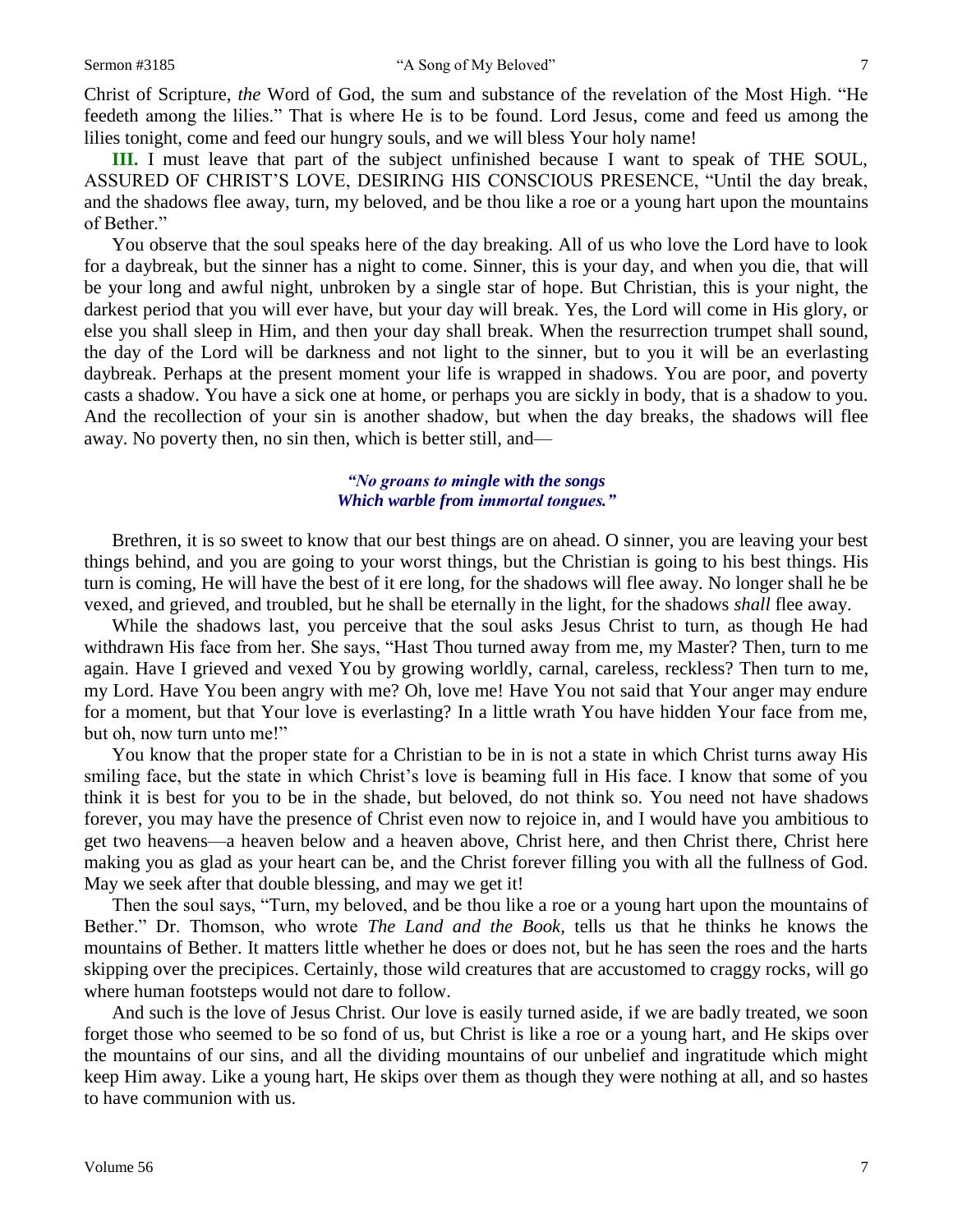There is the idea of fleetness here, the roe goes swiftly, almost like the lightning's flash, and so does the Savior come to the soul in need. He can lift you up from the lowest state of spiritual sorrow to the highest position of spiritual joy, may He do so! Oh, cry to Him, cry to Him! There is nothing that can tell with a mother like the voice of her child, and there is nothing that can tell with Christ like the voice of His dear people, so cry to Him. Say, "Savior, show Your love to me. Dear Savior, do not hide Yourself from Your own flesh. I love you, I cannot live without You, I am grieved to think that I should have driven You away. Come to me, come to me, return to me, and make me glad in Your presence." Cry thus to Him and He will come to you.

And you, poor sinner, who have never comfortably seen His face, remember that there is life for a look at Him. God give you grace now to trust Him, and may you see His face here so that you may see Him hereafter with everlasting joy!

### **EXPOSITION BY C. H. SPURGEON**

#### *2 THESSALONIANS 1*

(This exposition belongs to sermon #3179, A Comprehensive Benediction, but there was not sufficient space available for its insertion there.)

#### **Verse 1.** *Paul, and Silvanus, and Timotheus, to the church of the Thessalonians—*

Paul loved to associate his fellow workers with himself when writing to his brethren and sisters in Christ. Although he had a superior experience to theirs, he put Silvanus, and Timothy, his own son in the faith, with him as his fellow evangelists in writing to "the church of the Thessalonians."

#### **1.** *In God our Father—*

What a wonderful expression! The church is in God as God is in the church, what a blessed dwelling place for the people of God in all generations, "In God our Father."

**1-2.** *And the Lord Jesus Christ: grace unto you, and peace, from God our Father and the Lord Jesus Christ.*

This is the apostle's usual salutation when he is writing to a Christian church. When he is writing to a minister, it is "grace, mercy, and peace," for God's most prominent servants especially need great mercy on account of their heavy responsibilities and many shortcomings, but to the church Paul's greeting is, "Grace unto you, and peace, from God our Father and the Lord Jesus Christ."

**3.** *We are bound to thank God always for you, brethren, as it is meet, because that your faith* [See sermons #205, A Lecture for Little-Faith, #1856, The History of Little-Faith, and #1857, The Necessity of Growing Faith]. *groweth exceedingly, and the charity of every one of you all toward each other aboundeth;*

What a kind of sacred network Christian love makes, intertwisting every believer in Christ with every other believer! "The love of every one of you all toward each other aboundeth." Oh, that this might really be the case in all the churches of our Lord Jesus Christ!

**4-5.** *So that we ourselves glory in you in the churches of God for your patience and faith in all your persecutions and tribulations that ye endure: which is a manifest token of the righteous judgment of God,—*

One of the clearest proofs of the judgment to come is to be found in the present sufferings of the saints through persecutions and tribulations, for if they, for the very reason that they love God, have to suffer here, there must be a future state and time for rectifying all this that is now so wrong.

**5-7.** *That ye may be counted worthy of the kingdom of God, for which ye also suffer: seeing it is a righteous thing with God to recompense tribulation to them that trouble you; and to you who are troubled rest with us,—*

For us who believe in Jesus there is a long Sabbath yet to come, to be spent with the apostles and the other holy ones around the throne of God and of the Lamb, even as Paul wrote to the Hebrews, "There remaineth therefore a rest to the people of God."